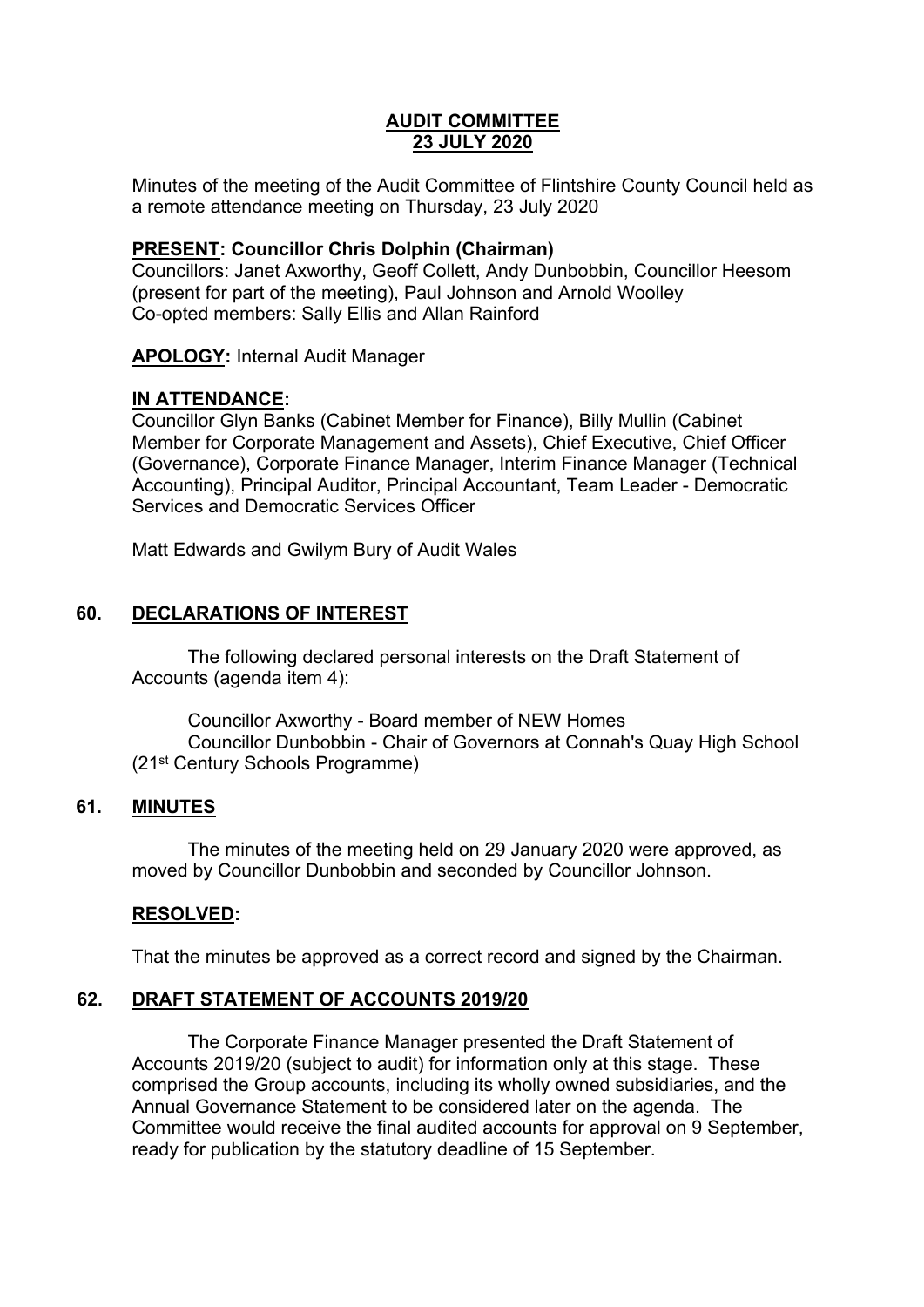The Corporate Finance Manager and Interim Finance Manager (Technical Accountancy) gave a joint presentation covering the following:

- Purpose and Background of the Accounts
- Contents and Overview
- Responsibility for the Accounts
- Accounts Governance Group
- Links to Budget Monitoring
- Headlines Council Fund, Revenue Reserves, Capital and Housing Revenue Account (HRA)
- Changes to the Accounts for 2019/20
- Group Accounts
- Impact of COVID-19
- Timeline and Next Steps
- Impact of Earlier Deadlines
- Clwyd Pension Fund Accounts

Allan Rainford asked about public inspection of the accounts and was advised that if such requests could not be accommodated electronically then an appointment would be made at one of the Council's buildings, in accordance with physical distancing guidelines. When asked about the challenges in producing the accounts during the emergency period, the Corporate Finance Manager said that agile working was part of normal business practice and that teams had adapted to an extension of this arrangement. On the accuracy of figures, he gave assurance that there had been no change to estimating techniques and that the robust quality assurance process had been strengthened by other teams providing verification of figures.

Matt Edwards of Audit Wales gave assurance that there had been regular engagement with the Finance team throughout the process to deal with emerging issues in order to mitigate the risks and challenges arising from the emergency situation.

In response to questions from Sally Ellis on short-term debtors, officers explained that the figures reflected the position at that stage in the process. The increase in the category marked 'Other' comprised an additional amount for Parc Adfer along with a number of individual debtors with low balances outstanding at that particular time. On the NHS debt, the Chief Executive reported positive progress with the matter due to be reviewed again during the Autumn to enable the national pandemic to take priority. The Corporate Finance Manager said that whilst that the figure in the accounts was the position at that time, an update would be provided in a written response to the Committee.

To prepare for the challenges around the 2020/21 accounts, Sally Ellis asked that the Committee be kept informed of any emerging issues to help carry out its role. The Corporate Finance Manager advised that preparations were underway and that achieving the early timeline for this year's accounts amidst challenging circumstances reflected positively on the process for next year.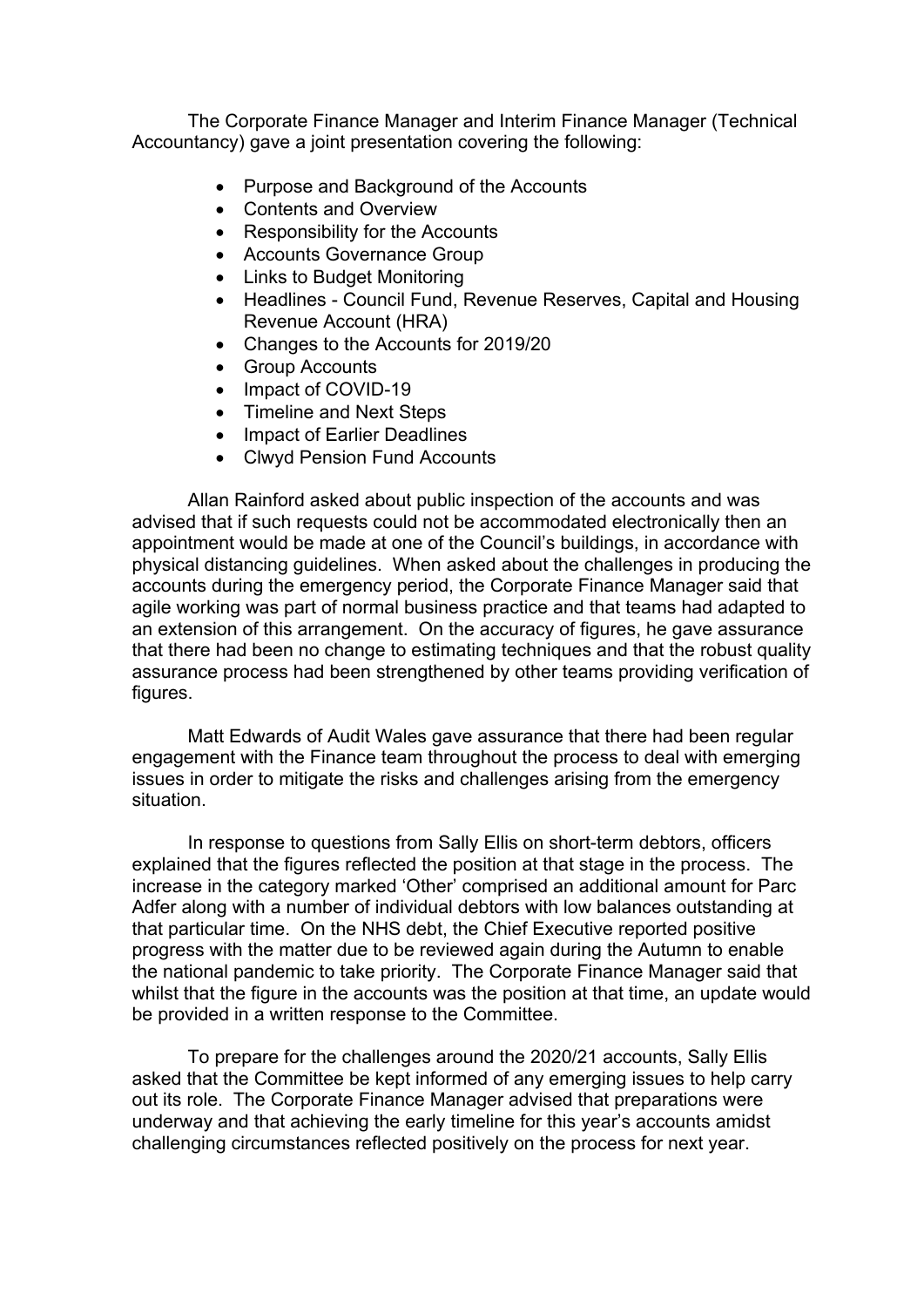In response to questions from Allan Rainford, the Corporate Finance Manager referred to the Council's robust and transparent protocol for setting reserve levels, which had been maintained at a base level of £5.8m (around 2% of the budget) for some years and reviewed annually. In addition to this amount, Contingency Reserves were used to create capacity to address unforeseen significant risks in-year. The allocation of £3m of Contingency Reserves to mitigate the financial impacts from the pandemic had helped to protect the base level of reserves. Criteria for capital grants had been tracked as a key corporate risk, however the flexibility introduced by Welsh Government (WG) meant that the Council was able to submit a claim to account for expenditure for the period from April to June.

The Interim Finance Manager agreed to provide a separate response to the Committee on the amount of £374k on note 28 for related parties (officers). He would also share information on Sally Ellis' question regarding the fluctuation in management and supervision costs on the HRA - Income and Expenditure and Movement on Reserve Statements.

Councillor Johnson asked about the Committee's role in respect of the issues arising from the emergency situation. The Chief Executive said that accounting retrospectively for the additional spend would need to form part of the narrative and separated from the accounts as extraordinary spend of scale. The presentations later on the agenda gave an oversight of actions taken to respond to the pandemic.

The Chief Executive's suggestion for a quarterly report on how the Council was proportionately responding and its approach to making risk-assessed decisions was welcomed by Councillor Axworthy.

In thanking officers for the presentation and report, Councillor Banks referred to the opportunity for Members to discuss any aspect of the accounts with Audit Wales. To facilitate this, contact details would be shared.

The recommendations in the report were moved and seconded by Councillors Dunbobbin and Johnson.

#### **RESOLVED:**

- (a) That the draft Statement of Accounts 2019/20 (which includes the Annual Governance Statement) be noted; and
- (b) That Members note the opportunity to discuss any aspect of the Statement of Accounts with officers or Audit Wales from July to September, prior to the final audited version being brought back to the Committee for final approval on 9 September 2020.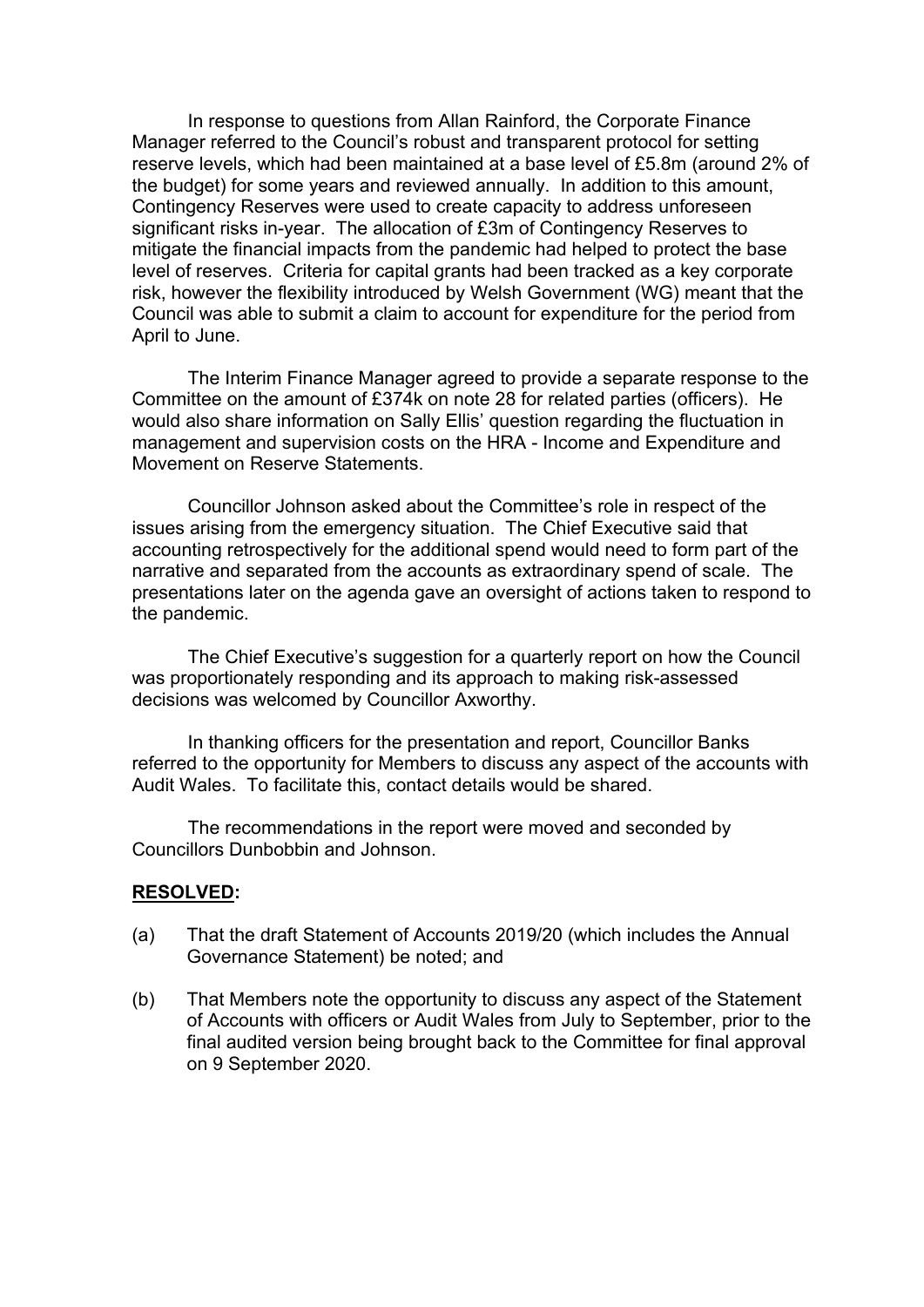### **63. SUPPLEMENTARY FINANCIAL INFORMATION TO DRAFT STATEMENT OF ACCOUNTS 2019/20**

The Interim Finance Manager (Technical Accountancy) presented the supplementary financial information to accompany the draft Statement of Accounts 2019/20 as requested by the Notice of Motion approved by the Council in 2013.

Whilst the Chief Executive welcomed the reduction in the number of consultants employed, he raised concerns about costs relating to two posts, one a Council employee and the other an interim arrangement, which he said had not received sufficient managerial oversight. In recognising the difficulties in recruiting to social care and with high costs relative to the grading of posts, he said that both cases had been challenged and assurances received that robust advice had been given to supervising managers to prevent reoccurrence. As a further step, Human Resources colleagues were to monitor any further instances of poor oversight of agency placement management in social care.

The recommendation was moved by Councillor Johnson and seconded by Councillor Dunbobbin.

#### **RESOLVED:**

That the report be noted.

#### **64. ANNUAL GOVERNANCE STATEMENT 2019/20**

The Chief Executive presented the Annual Government Statement (AGS) 2019/20 to accompany the Statement of Accounts. The report set out the process for preparing the AGS and the intended approach which was not possible due to the national emergency. The report also indicated that Audit Committee Member participation would be an integral part of the 2020/21 process.

The Chief Executive spoke about the importance of the AGS in helping to manage risks year on year by taking mitigating actions to address significant strategic issues. Examples were the increase in residential care capacity to manage the crisis, support given to rough sleepers and the Council's ability to set a balanced budget despite the challenges.

In response to a question from Councillor Johnson on reviewing mitigating actions to respond to the national emergency, the Chief Executive acknowledged that impacts on 2020/21 would be significant, for example on challenging debt levels for Council Tax and rent arrears. He said that the Council's Recovery Strategy would be recommended to the cross-party Member Recovery Board seeking agreement that Overview & Scrutiny committees meet at the end of September to assess the impacts across all portfolios and mitigating actions.

Sally Ellis asked that the AGS reflect the commitment for more Member involvement on the AGS which had not been possible during the crisis. The Chief Executive agreed and said that the process and timescale to enable this engagement in Quarter 4 would be shared with the Committee during the Autumn.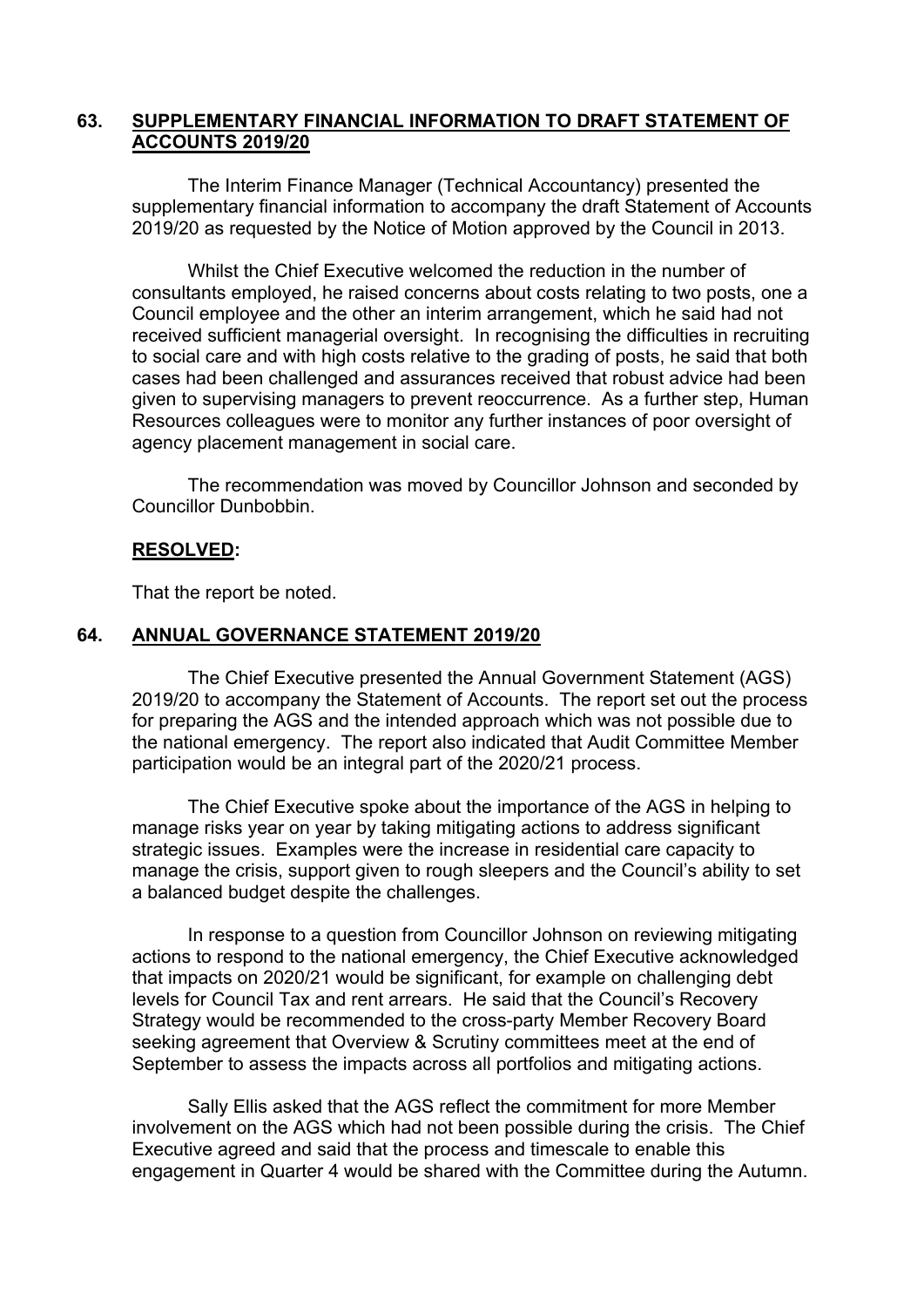In response to questions on outcomes from the crisis, the Chief Executive said that work on the risk approach was well advanced with quality, comprehensive risk assessments to aid risk mitigation and help manage the emergency. The six recovery risk registers supposed by business plans would be shared with the Committee following the meeting. The Principal Auditor spoke about the benefits of effective working relationships with performance and risk teams with clearly defined roles and responsibilities. On the need for a balance between reactive and preventative actions to respond to significant events, officers said that the resilience of Business Continuity Plans - including a 'dry run' of testing for a pandemic scenario in the previous year - as part of the regional Emergency Planning service had useful in preparing for the challenge.

Allan Rainford asked about independent verification of areas of effectiveness in the Council's governance framework. The Chief Executive spoke about the Council's track record on implementing feedback from peer challenges, as regularly reported to the Committee. He highlighted regional partnership working which had been a particular strength of the Council for some time, evidenced in regulatory reports from partners such as Audit Wales, Estyn and Care Inspectorate Wales. The Council's lead role in implementing the North Wales Test Trace Protect (TTP) scheme had been recognised as good practice exemplar by Welsh Government.

The recommendation was moved and seconded by Councillor Dunbobbin and Sally Ellis.

# **RESOLVED:**

That the Annual Governance Statement 2019/20 includes the commitment to increase Member involvement from next year, and be endorsed and attached to the Statement of Accounts for adoption.

# **65. PANDEMIC EMERGENCY RESPONSE: GOVERNANCE AND CONTROL ARRANGEMENTS**

# **AND**

# **ASSURANCE AND THE INTERNAL CONTROL ENVIRONMENT**

The Chief Executive gave a presentation on the governance arrangements in place during the emergency response phase. The presentation covered the following areas:

- National Chronology
- Local Chronology
- Command Structure Hierarchy / People and Groups
- Decision-making and Risk Management
- Financial Risk Management
- Recovery Planning
- Reflections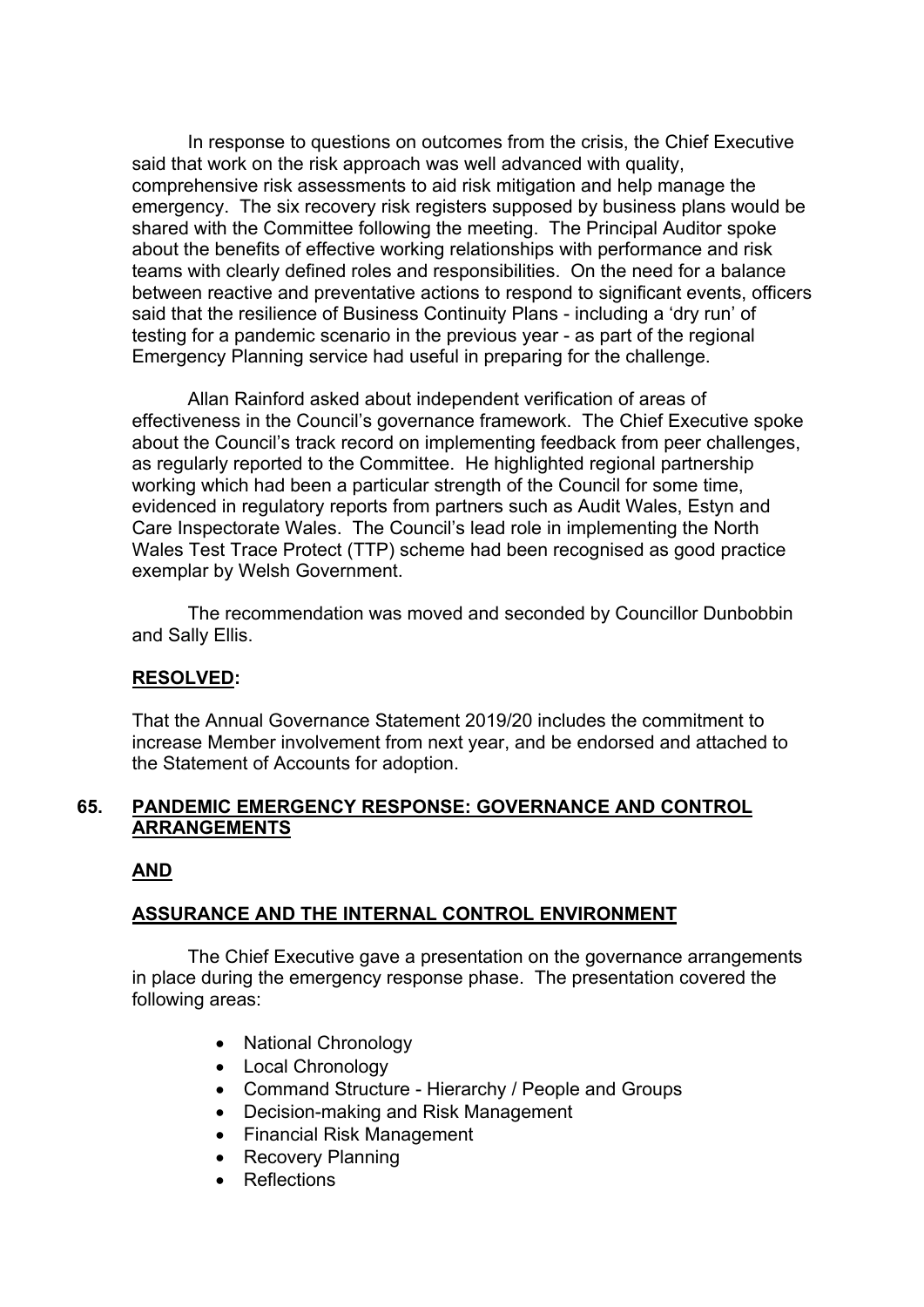An overview of the governance structure showed the interaction between the Emergency Management Response Team (EMRT) (Gold) and underlying tactical (Silver) and operational (bronze) groups, including Health & Social Care and Poverty whose work had been recognised at national level. Financial risk management was a significant area involving tracking and monitoring of all revenue and capital risks including loss of income. The Council was working closely with Welsh Government (WG) on financial risk profiling and accessing national emergency funding. Significant risks in approaching Quarter 2 were dependent upon new funding streams from WG and there were particular concerns about pressures arising from the Winter period such as those in the health sector. As part of recovery planning, the Member Recovery Board would receive the Recovery Strategy prior to normal democratic structure arrangements re-commencing in September.

The Principal Auditor gave a presentation on risk management and maintaining the internal control environment in respect of changes to services during the emergency period. The presentation covered:

- Pre-Coronavirus context
- Risk Management current context
- Three Lines of Defence relevance
- Internal Audit Response thus far
- Emergency Management Assurance (EMA)
- Risk Method Statement Challenge Project
- Internal Audit Response future

Although the Audit Plan for 2020/21 had been prepared at the start of the year, a revised Plan would need to be shared in September to incorporate risks arising from the emergency period. The presentation highlighted a number of key controls that were vital to the recovery process and required a different way of working.

In acknowledging the need for officers to respond to the crisis, the Internal Audit team had focussed on completing 2019/20 advisory and assurance work, along with the Annual Governance Statement. The team had added value in a number of areas, including representation on the EMRT and the Test Trace and Protect scheme. Audit work carried out for 2020/21 included the '5 Key Financial Decisions' review which looked at the use of emergency reserves and care home capacity, concluding that strong controls were in place. Audit work on the Emergency Management Assurance (EMA) mechanism provided assurance on support for the first line of defence and had been shared with Audit Wales.

The Chairman thanked the Chief Executive for sharing regular updates with Members on the Council's response throughout the emergency period.

In praising the Council's response and emergency arrangements, Sally Ellis said that that similar assurance would be required on recovery management as a potential area of risk. The Chief Executive said that regular updates on the continuing response were reported to the Member Recovery Board and that open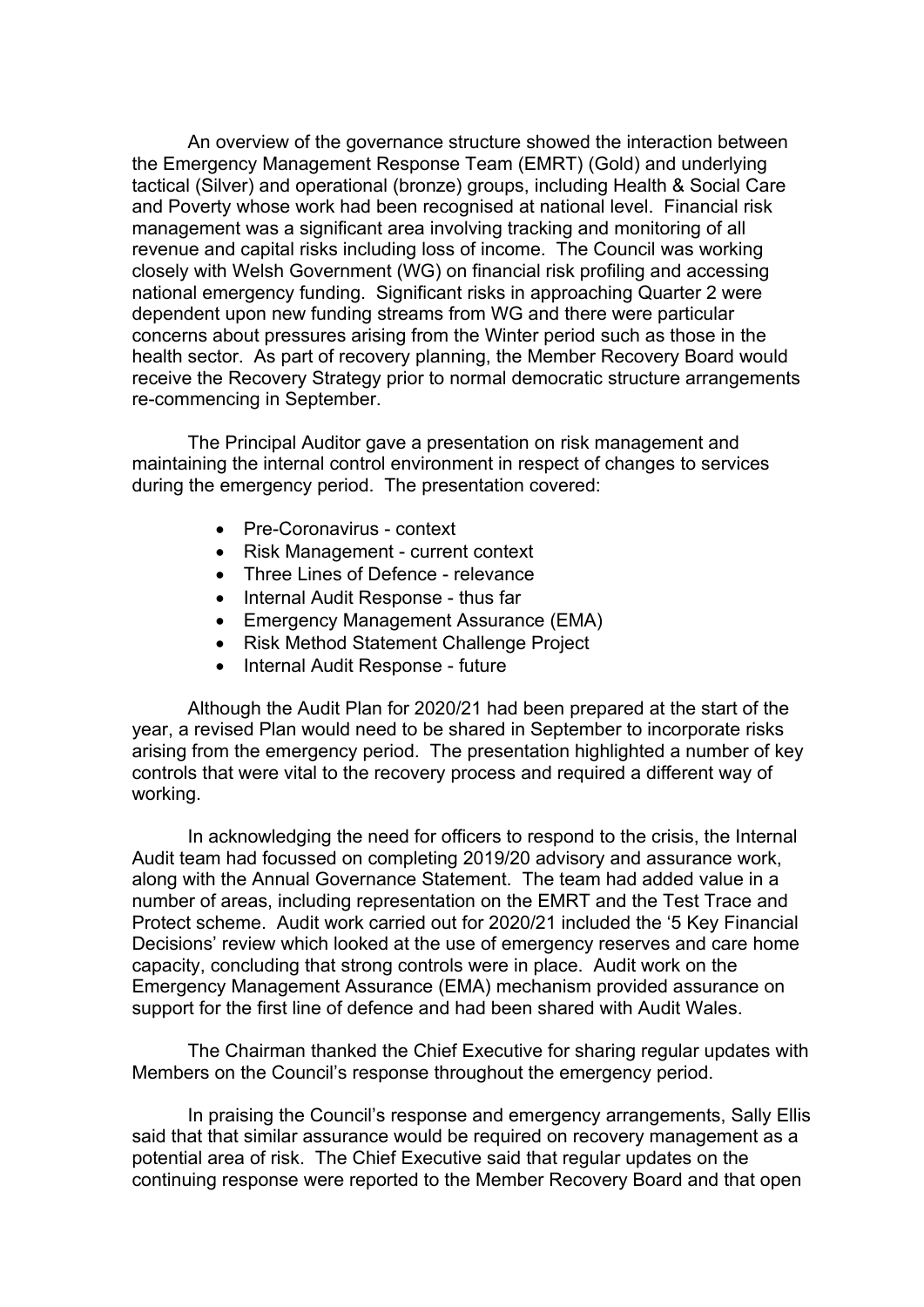risks were recorded in the interim Recovery Strategy which was due to be finalised by September prior to the committee structure resuming. On the consolidation of learning, senior officers were due to consider various outcomes including safe working practices and all Silver tactical groups would be preparing closing reports with recommendations for future implementation. On the potential for an increase in fraud during the pandemic, officers gave examples of proactive work by Internal Audit in performing due diligence checks on grant eligibility. In addition, work on the EMA indicated that finance systems working remotely during the period were unchanged and provided assurance on fraud prevention.

In response to a question from Allan Rainford, officers provided clarification on the key role of the Internal Audit Manager on the Rainbow Hospital project. The Chief Executive gave a brief overview of the current position on the project.

Councillor Banks took the opportunity to commend the Chief Executive and Chief Officer team for their work in response to the pandemic.

The Chairman also commended the officers for the emergency response phase work.

#### **66. TREASURY MANAGEMENT ANNUAL REPORT 2019/20 AND TREASURY MANAGEMENT UPDATE QUARTER 1 2020/21**

The Interim Finance Manager (Technical Accountancy) presented the draft Treasury Management Annual Report 2019/20 for review and recommendation to Cabinet. The Quarter 1 update on matters relating to the Treasury Management Policy, Strategy and Practices 2020/21 was also shared for information, along with the reporting cycle.

In preparation for approving the Treasury Management Strategy 2020/21, all Members would be invited to the annual training session in December facilitated by the Treasury Management Advisors. Details of how the training would be delivered would be shared at a later stage. Key areas of the Annual Report 2019/20 were summarised, such as the continued low level interest rates and yield on investments. Borrowing activity included the allocation of loans to NEW Homes to fund the Council house building programme.

On the Quarter 1 update for 2020/21, despite the challenges from the emergency situation, treasury management was in a relatively strong position due to the work undertaken by the Finance team. Whilst the investment strategy with the Debt Management Office (DMO) reflected priority given to security of funds, the Council had recently started to invest again with Money Market Funds which offered a better yield.

Allan Rainford was pleased to note there had been no breaches against the Council's strategy. In response to questions on interest rates, the Interim Finance Manager advised that an increase in short-term rates was not expected soon. On borrowing, regular monitoring took place to assess long and short-term borrowing with a monthly review to discuss requirements.